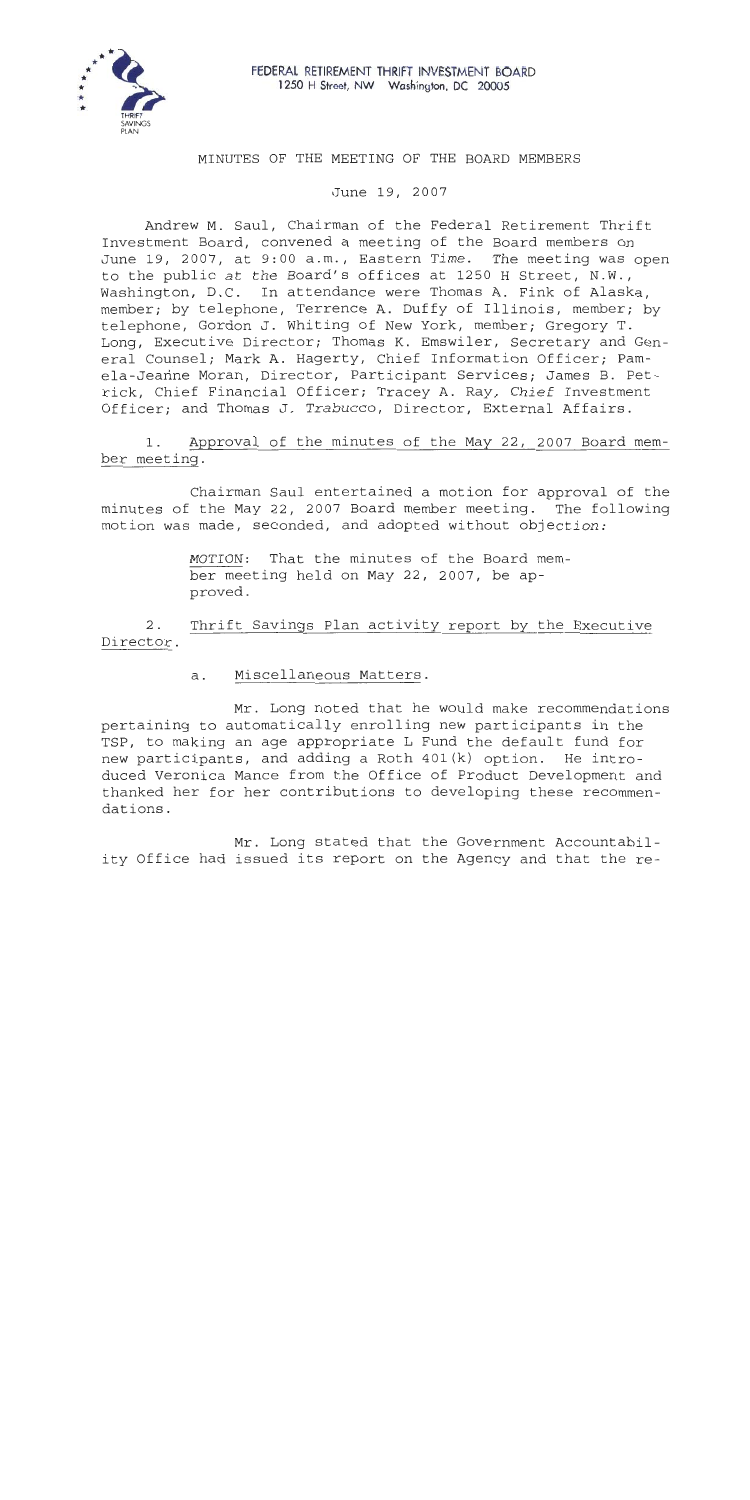port had raised only minor issues: the GAO concluded that the Agency currently leases too much space and that Board members should participate in more Board meetings by telephone rather than personally appear. We will send our response to the GAO next week.

Mr. Long reported that he had spoken with Brian Whiting of the New York US0 and that the Agency would be doing outreach with that organization. Ms. Moran reported on another outreach effort to the uniformed services. She noted that she would meet with representatives from the Consumer Federation of America (CFA) regarding its military saves program. The CFA is a non-profit organization that operates under a memorandum of understanding with Office of the Under Secretary of Defense (Personnel & Readiness). Its mission is to persuade service members to reduce debt and to save more, including saving through the TSP. Mr. Long and Chairman Saul stated this is very good news because it may be a vehicle to increase TSP participation among the members of the uniformed services.

#### a. Monthly Participation Activity.

Mr. Long reviewed the report on TSP statistics. See "Th<br>the TSE See ["Thrift Savings Fund Statistics"](MM-2007June-Att1.pdf) (attached). He noted that the TSP has grown by almost \$6 billion in one month and that investment returns were all positive. The FERS participation rate increased slightly and the total number of participants exceeds 3.7 million. Uniformed service participation continued its slow and steady growth with the overall participation rate increasing from 25 to 25.6 percent. The number of loans outstanding is unchanged.

### b. Monthly Investment Performance Report.

Ms. Ray reviewed the [June 8, 2007 memorandum](MM-2007June-Att2.pdf) (attached), on the performance of the G, F, C, S, I, and L Funds during May 2007.

She noted that tracking error was minimal with the exception of the I Fund due to a fair value adjustment. Tracking error for the year is very small. Trading costs were low in May. The S Fund was the best performer in May and is also the best performer for the year-to-date. The G Fund rate for June increased to 5 percent. All L Funds continue to outperform the G and F Funds. The income fund has outperformed the G Fund since inception. The percentage of FERS participants with balances in the L Funds increased from 13 to 14 percent and

 $\overline{2}$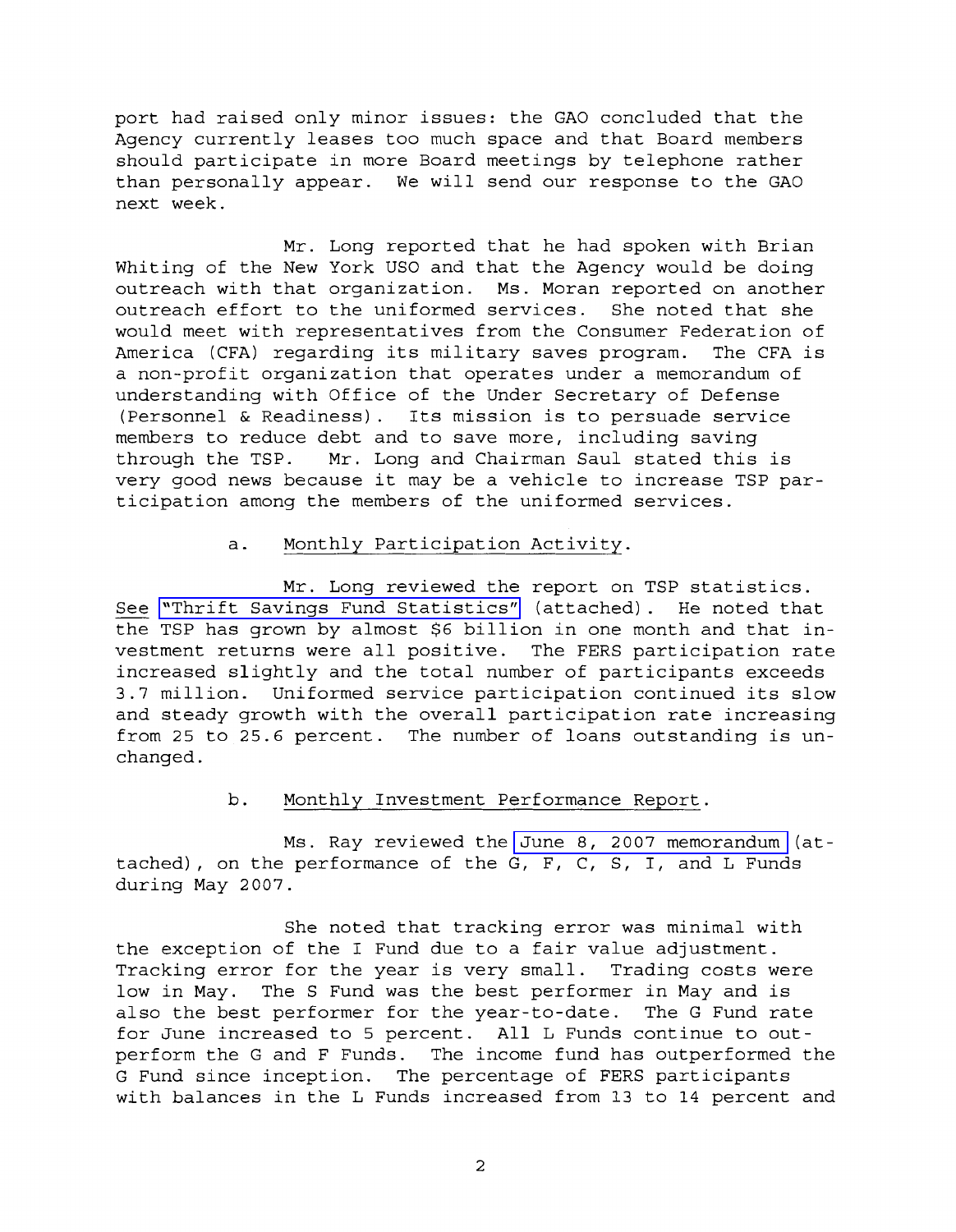the percentage of uniformed service participants with balances in the L Funds increased from 15 to 16 percent. Over \$21 billion is invested in the L Funds and over 500,000 participants invest in the L Funds.

Chairman Saul commented that the Wall Street Journal had reported that lifecycle funds were becoming an important component of 401(k) plans. This shows that our plan is up to date and that it is a well thought out plan. Mr. Long agreed and added that the L funds are doing exactly what they are supposed to do. Several studies predict that lifecycle funds will become the default funds for most plans as well as the biggest asset holder. Mr. Saul commented that the L Funds cover the entire equity and debt markets very well.

## C. Legislative Report.

Mr. Trabucco discussed his paper entitled "Background and Basis for Federal Retirement Thrift Investment [Board Position Against Using TSP Investments to Advance Politi](MM-2007June-Att3.pdf)[cal Objectives and/or Social Goals"](MM-2007June-Att3.pdf) (attached). He reported that Congress designed the TSP to operate free of political/social considerations and to operate solely in the interest of the participants and beneficiaries. His paper is intended to respectfully advise Congress that we believe the plan was designed properly and that Congress should continue to allow it to function in this manner.

Chairman Saul asked Mr. Trabucco to summarize the bills pending in Congress. The Senate bill combines an Iran Energy Sector Free fund with a sense of Congress that the TSP should offer a terror-free international investment option and a Darfur free investment option. Bills introduced in the House separate these proposals. Some of these proposals are directed exclusively at the TSP and others are aimed at all pension plans and specify that divestment would not constitute a fiduciary breach.

Chairman Saul stated that he believes it is important that the Board take a very strong stand that politics must be kept out of the TSP. It's not in the participants' best interest to use their investments to make social or political statements-that would be totally contrary to how the plan was set-up and would be a bad precedent. Mr. Duffy and Mr. Whiting concurred. Mr. Fink stated that he supported the position but that he wouldn't oppose such legislation if it was a national policy rather than targeted at the TSP. He believes that if

 $\overline{\mathbf{3}}$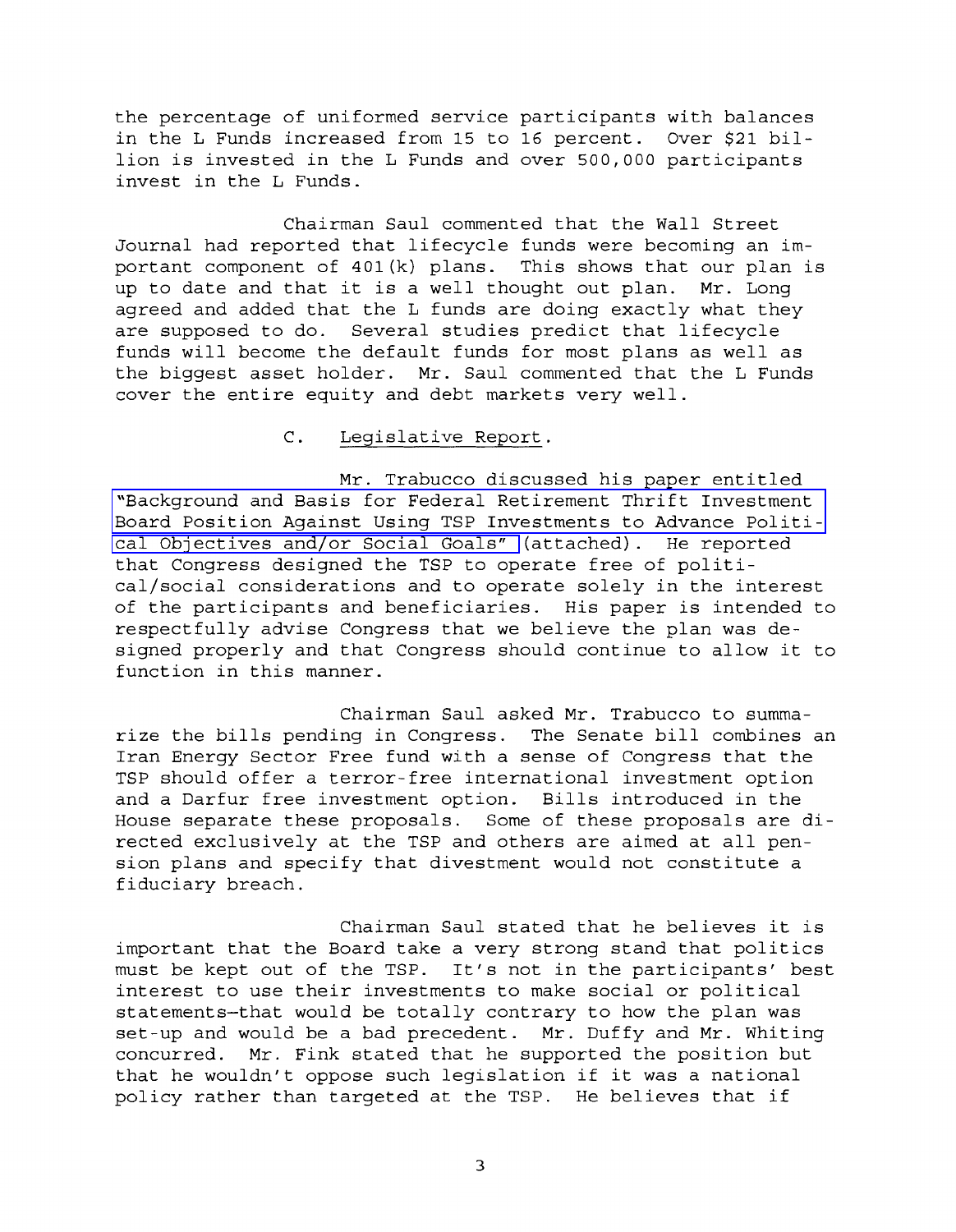economic sanctions could stop these terrible practices without the necessity of going to war that we should support such measures. Mr. Trabucco stated that he felt Mr. Fink was arguing that the government should make certain investments illegal and that the proposed bills were too narrow in focus. Chairman Saul added that a perfect example would be Cuba where it is illegal for any U.S. citizen to buy Cuban products or to invest in Cuba. We would of course comply with such a law, but we object to singling out the TSP to advance political objectives.

Mr. Duffy remarked that the proposals would be using the TSP as a stalking-horse. Mr. Long added that there is a big difference between requiring state defined-benefit plans to divest and requiring a 401(k) plan (like the TSP) to divest. Requiring a state defined-benefit plan to divest does not reduce the benefit to participants. It's very different for a 401(k) plan.

Chairman Saul requested a "Sense of the Board" resolution that would stress that the TSP must operate free of politics. Mr. Fink reiterated that the resolution should state that the TSP should not be singled out but that if a national economic policy could avoid a war we would not want to stand in the way of such a decision. Mr. Duffy added that we must be careful in what we express because we don't want to make a political statement that Congress could cite as the TSP's endorsement of a particular action.

Ms. Ray than commented on the Ennis Knupp report on how divesting from the Sudan would affect the TSP. She added that we are all sympathetic to these issues but we must be guided solely by what is best for TSP participants. Modern Portfolio Theory (MPT) demonstrates that divestment would expose TSP participants to greater risk. MPT holds that as the number of securities held increases then risk decreases. By excluding stocks in a divestment then risk increases. In other words, divestment increases risks.

Barclays has a \$1 billion Sudan free fund. Our I Fund is \$25 billion. We will lose tremendous liquidity if we went into the Sudan free fund.

Annual costs would increase 5 basis points or \$12.5 million on a \$220 billion fund. In addition, the divestment costs would be between \$12 and \$44 million. Annual recurring costs would be approximately \$12.5 million and the fund's performance relative to the benchmark could be plus or

 $\overline{4}$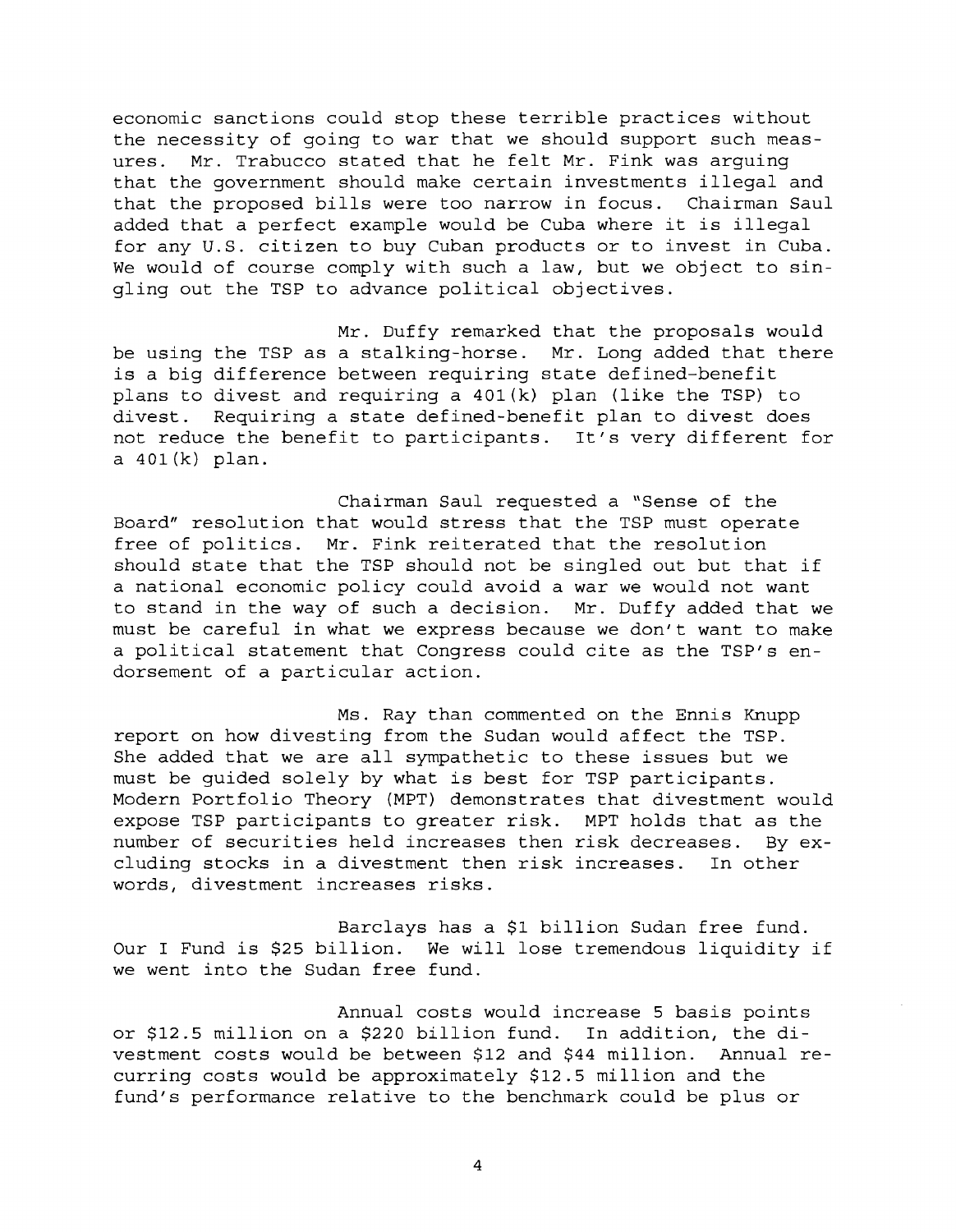minus 50 basis points. In fact, over the past five years, a BGI Sudan-free index would have underperformed the EAFE by \$34 million per year. Mr. Long summarized by saying divestment would cost participants significant amounts both initially and on an on-going basis.

Chairman Saul asked about the cost of the other divestment proposals. He was told that it would be more complicated, costly, and would increase risk. But, since there aren't any Iran energy free or terror free funds to benchmark against, we cannot provide a good estimate of the total cost to participants.

# default fund, and establishing a Roth feature. 3.

assis points. In fact, over the past five [y](MM-2007June-Att4.pdf)ears, a BGI<br>index would have underperformed the BAPE by \$34 mil-<br>ecipants significant amounts both initially and on an<br>ecipants significant amounts both initially and on an<br>extent Mr. Long provided his analysis and recommendations on automatic enrollment, changing the default fund, and establishdefault fund, and establishing a Roth feature.<br>Mr. Long provided his analysis and recommendations on<br>automatic enrollment, changing the default fund, and establish-<br>ing a Roth feature. <u>See</u> attached June 14, 2007 memorand roll new employees, to change the default from the G Fund to an age-appropriate L Fund, and to take no action on adding a Roth feature .

These recommendations were based on an analysis of the Pension Protection Act, interface with industry, discussions with think tanks, the employing agencies, and the Employee Thrift Advisory Council (ETAC). We also did a thorough analysis of the cost of each proposal.

Automatic enrollment would enroll all new employees and members of the uniformed services in the TSP at a three percent contribution rate unless they affirmatively elected otherwise. Afterwards, they would have 90 days to elect to stop contributions and have their money refunded penalty free. Beyond 90 days, a participant could still elect to stop or modify contributions but regular withdrawal rules would apply.

Approximately two-thirds of respondents to the recent survey of TSP participants wanted automatic enrollment and the ETAC endorsed the proposal. Chairman Saul asked whether the uniformed service representative favored automatic enrollment and was told that she did. Mr. Duffy asked whether these options would be clearly explained to new hires. He was told that the proposal was modeled on the rules applicable to Federal Employee Group Life Insurance so that personnel offices would be familiar with the procedures and so that it could be easily

5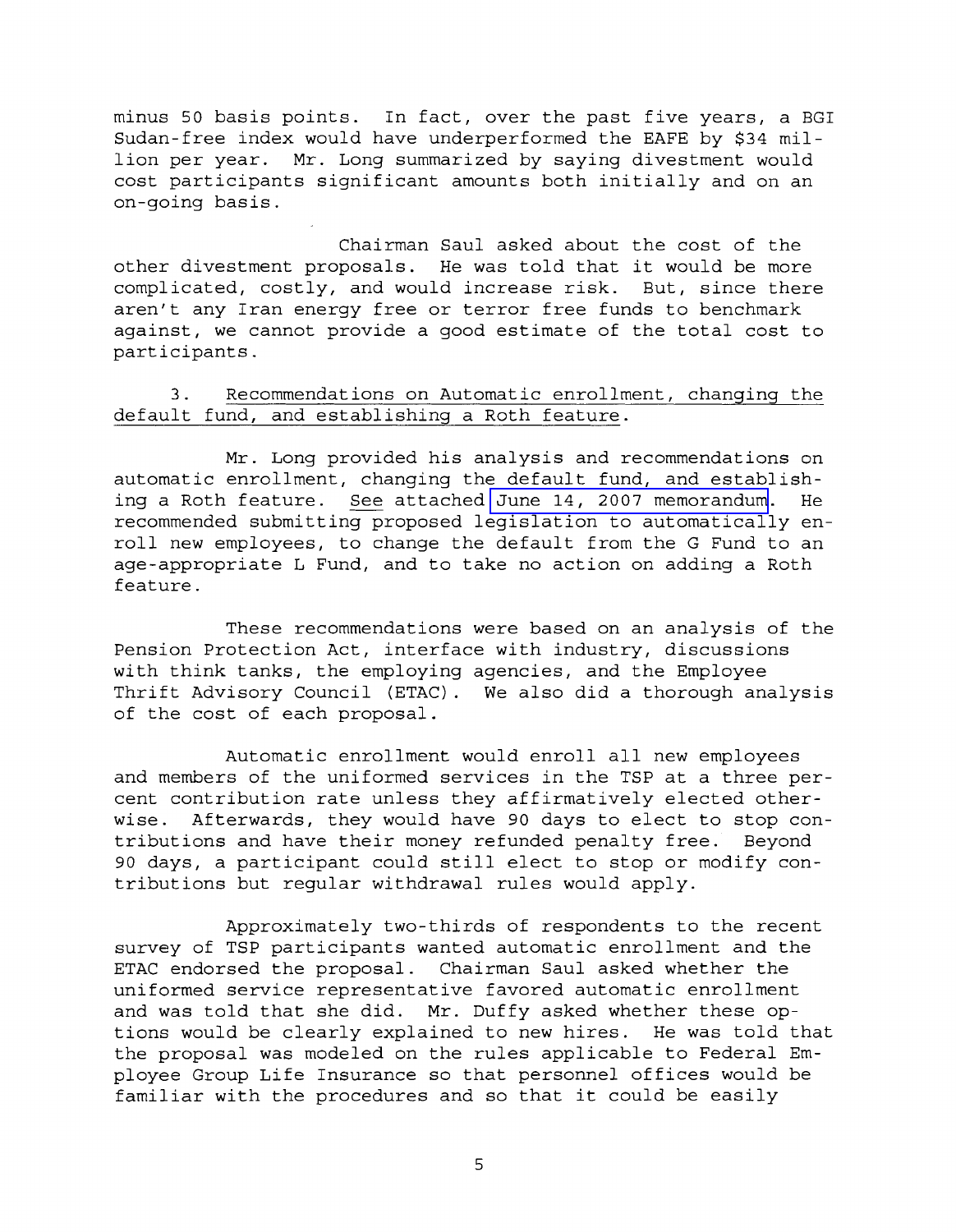added to the regular briefings the employing agencies provide to new hires.

Mr. Long explained that the recommended initial three percent contribution rate was based on the fact that FERS matches 100 percent up to three percent and on trends in the industry. He added that we would like flexibility in the legislation to allow us to increase this rate to four or five percent if doing so was prudent in order to allow new participants to benefit from the 50 percent match on these additional contributions. The cost to modify the TSP's recordkeeping system to implement this proposal would be between one-half and 1 million dollars. We estimate approximately \$100,000 in communication costs and about \$150,000 in additional staffing costs at our call centers. Based on the ability to ensure that more Federal employees and members of the uniformed services are better prepared for retirement, Mr. Long concluded that the merits of this proposal outweighed its costs.

Mr. Long then discussed changing the default fund from the G Fund to an age appropriate L Fund. Respondents to the TSP participant survey favored changing the default fund to an L Fund by a margin of 2 -1. The industry is also trending toward this option and using an L Fund is consistent with the Department of Labor regulations on default funds that apply to private-sector plans.

We analyzed the activity of new hires during the period 2004-2007 as part of this recommendation. During this period, forty-eight percent took no action and remained 100 percent invested in the G Fund. Sixty-two percent of these participants were under 40 years old. The G Fund is not the correct fund for a long term retirement investment. The Employee Thrift Advisory Council supported this proposal without objection.

It would cost about \$200,000 to modify the TSP record keeping system to change the default fund but we would incur no additional communication costs if this was done in conjunction with automatic enrollment and \$75,000 if done as a stand alone project. Mr. Long concluded by recommending that the Board adopt this proposal.

Mr. Long then discussed adding a Roth 401(k) feature. The Roth feature was first authorized for private sector plans in 2006. However, the authorization was set to expire in 2010. Even though the Pension Protection Act made the authorization

 $\epsilon$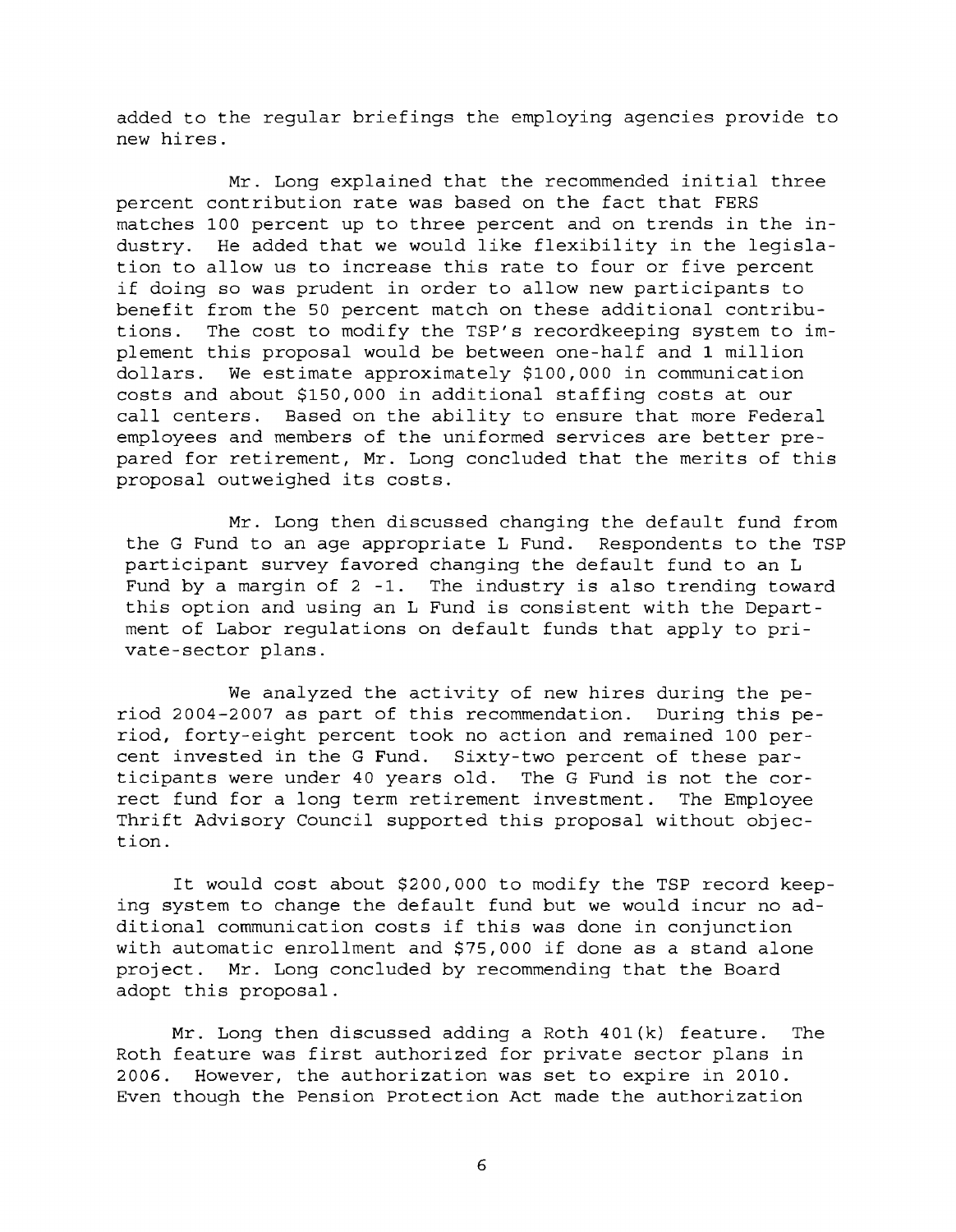permanent, relatively few private sector plans have added this feature. Consequently, we lack adequate data to make a recommendation on adding a Roth feature. Additionally, the cost of adding a Roth feature would be significant (more than \$10 million). Educating TSP participants would require a significant communication and education campaign. Adding a Roth feature would significantly increase the number and duration of calls at our service centers and discussing a Roth feature is beyond the current skill level of the participant service representatives. Mr. Long recommended that the Board defer consideration of a Roth feature until we have more data from which to determine if adding a Roth feature is in the best interest of TSP participants .

Mr. Fink stated that while he supported making an age appropriate lifecycle fund the default fund and deferring consideration of a Roth feature, he did not support automatic enrollment. He was concerned that many new employees cannot afford to contribute three percent of their pay to the TSP. Consequently, he could not support a proposal that required participants to opt out.

Mr. Long explained that an employee could opt out before the first TSP contribution was taken from the employee's pay and that this proposal would only apply to employees who made no TSP election. Mr. Long stated that studies show that the vast majority of employees who were automatically enrolled in private sector plans stayed in. The proposal would overcome the inertia of employees who don't initially elect to contribute to the TSP and therefore never or significantly delay contributing to the TSP. Chairman Saul added that those who are really financially strapped will opt out; this proposal doesn't trap them. It educates them to focus on retirement and to make a mature choice. Mr. Long stated that the ETAC representatives said it was common for their members to state that they wished someone had forced them to start saving sooner. Mr. Duffy said that he agreed 100 percent; he has talked with a significant number of people who didn't start early and regret it. The proposal gives individuals the opportunity to invest in a very successful plan with minimal education effort-it is the right thing to do.

Mr. Fink stated that he could not support automatic enrollment and moved that the motion on these proposals be expressed in a manner that would allow him to oppose automatic enrollment but favor changing the default fund and deferring consideration on adding a Roth feature.

 $\overline{7}$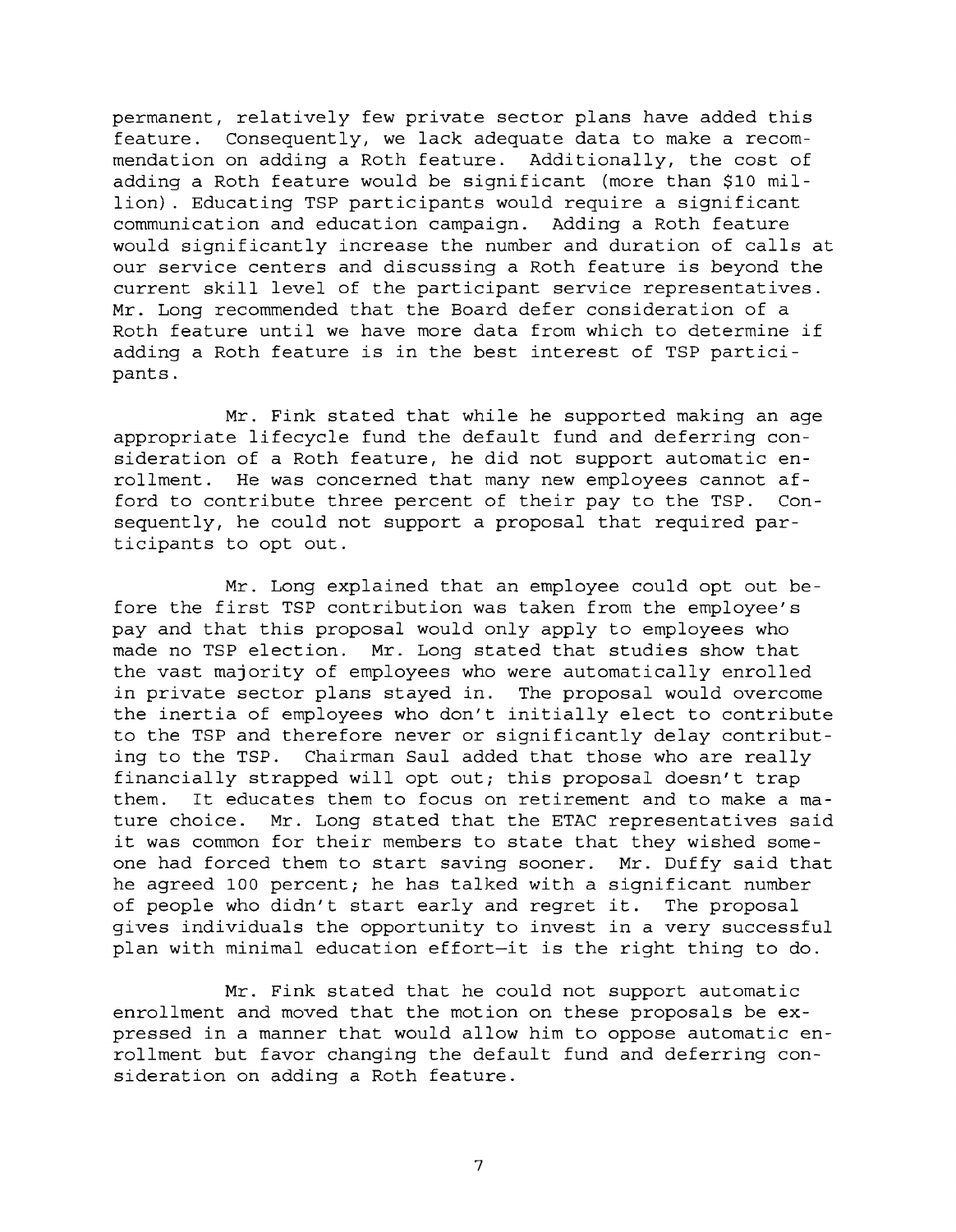A discussion ensued on the ability of new employees to opt out before any TSP contributions were deducted from their pay and on the ninety day period following the first contribution to stop TSP contributions and to withdraw any TSP contributions penalty free. Outside of this ninety day period, a participant could still stop TSP contributions at any time, but normal withdrawal rules would then apply. Chairman Saul stated that automatic enrollment forces new employees to make a mature choice: start saving for retirement now or suffer in their postretirement days. He added that this proposal makes tremendous sense. Mr. Duffy stated that starting saving two or three percent of pay won't affect or change their current lifestyle one bit. But it will give them the opportunity to begin participating in a very successful plan. Mr. Whiting added that he supported all three recommendations. Mr. Fink reiterated that he wanted the motion split so that he could oppose automatic enrollment but favor changing the default fund and deferring consideration on adding a Roth feature. His motion was not seconded.

Chairman Saul entertained a motion for approval of the Executive Director's recommendations. The following motion was made, seconded, and adopted by a vote of three to one:

> Motion: That the FRTIB should (1) pursue legislation that would require civilian Federal agencies and uniformed service branches to automatically enroll newly hired (and rehired) TSPeligible employees and service members, unless the employee/member makes an affirmative election not to participate; (2)pursue legislation that would change the TSP default fund from the G Fund to an age-appropriate L Fund for all newly enrolled participants; and (3) continue to review private sector experience with the Roth 401(k) feature and reexamine the merits of adding such a feature within the next two years.

4. Sense of the Board Regarding Using TSP Investments to Advance Political Objectives and/or Social Goals.

In response to Chairman Saul's earlier request, Mr. Emswiler drafted and read the following for the Board's consideration:

Sense of the Board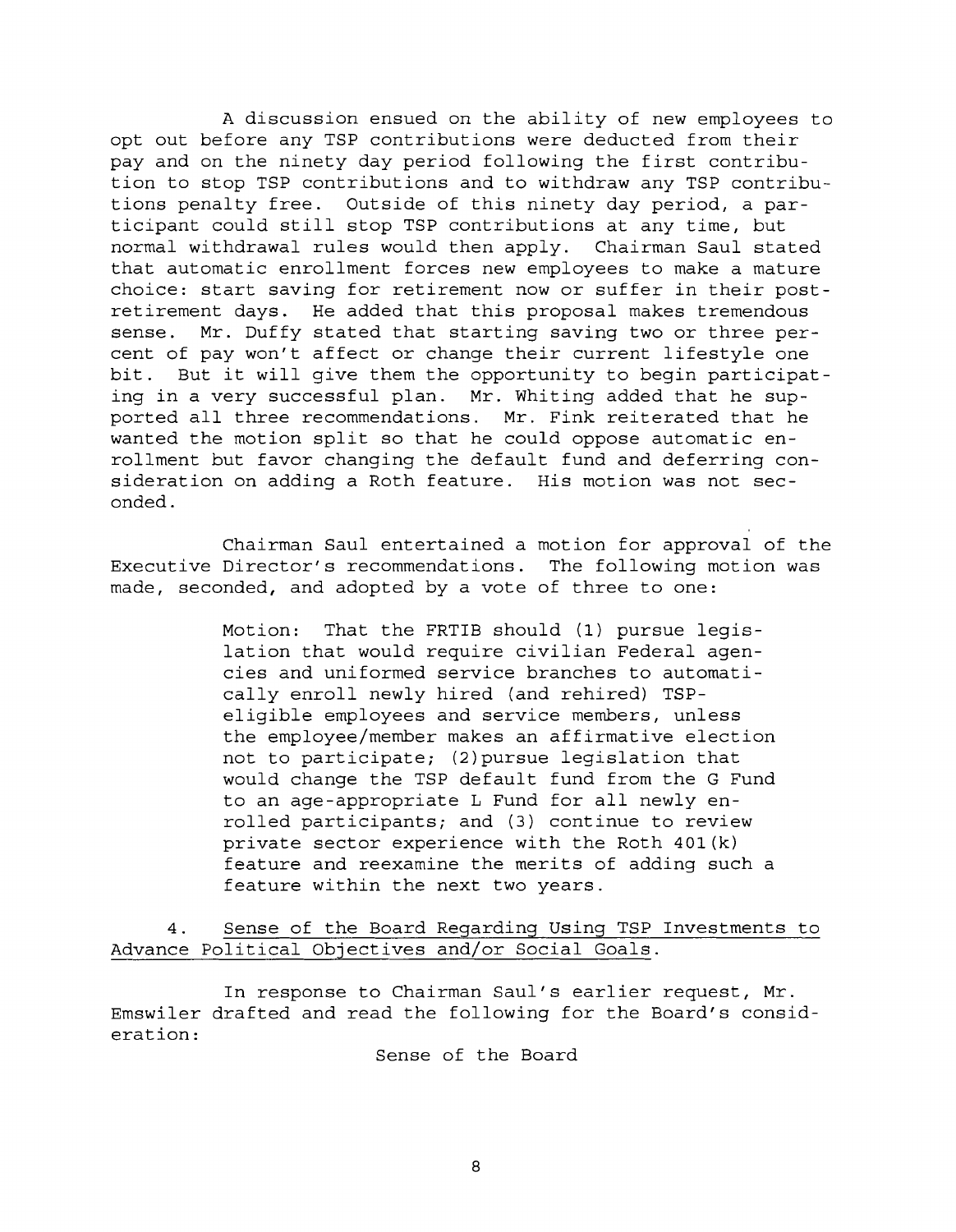When Congress created the TSP, it recognized that it might be tempted to use TSP assets for political purposes. To avoid such a possibility, it structured TSP investments in index funds that cover entire markets.

Legislation has been introduced that would use the TSP to address various meritorious causes. Such legislation would alter the TSP's fundamental structure and introduce social and political considerations into TSP investments.

The Federal Retirement Thrift Investment Board opposes all efforts to alter Congress's commitment and introduce political or social considerations into TSP investment policy.

Mr. Duffy and Mr. Whiting stated that they liked the resolution. Mr. Fink stated that while he didn't like it, he would vote in favor of it. He agreed that it's not in the best economic interest of TSP participants to limit investment choices, but stated that the resolution should acknowledge that Congress might be addressing a larger problem such as avoiding war. He stated that our view on the issue might be too narrow. Chairman Saul stated that we must take the narrow view. As TSP fiduciaries, the Board members must act solely in the interest of the participants. The Board members are not responsible for the best interest of the United States when they are acting as TSP fiduciaries. While he is sympathetic to the objectives of the proposed legislation, he could not support legislation that singles out the TSP. He added that we obviously would comply with any law enacted by Congress.

Chairman Saul entertained a motion for approval of the Sense of the Board resolution that was under consideration. The following resolution was made, seconded, and adopted without objection:

Sense of the Board

When Congress created the TSP, it recognized that it might be tempted to use TSP assets for political purposes. To avoid such a possibility, it structured TSP investments in index funds that cover entire markets.

Legislation has been introduced that would use the TSP to address various meritorious causes.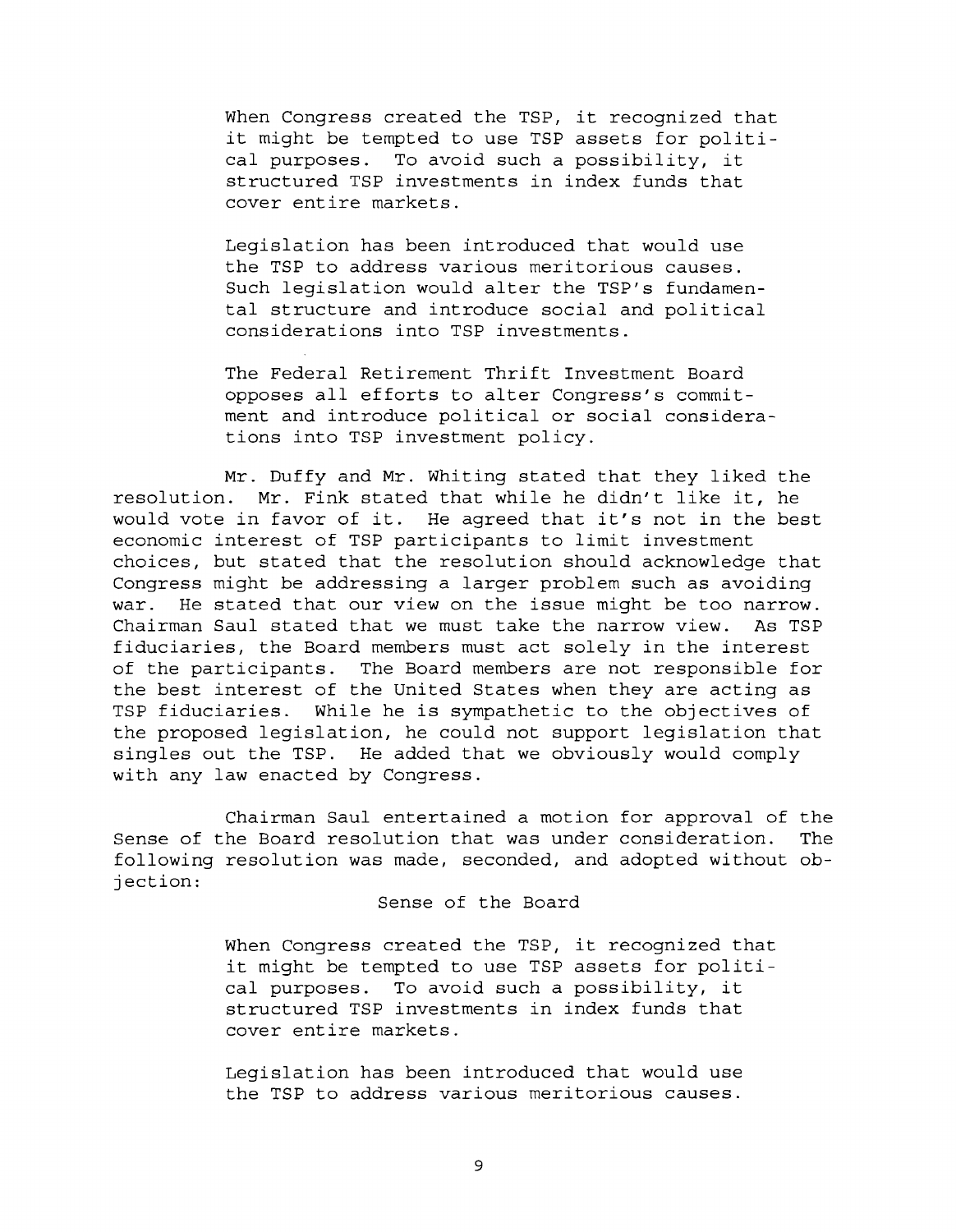Such legislation would alter the TSP's fundamental structure and introduce social and political considerations into TSP investments.

The Federal Retirement Thrift Investment Board opposes all efforts to alter Congress's commitment and introduce political or social considerations into TSP investment policy.

Chairman Saul then asked Mr. Trabucco to ensure that the appropriate Congressional officials were made aware that Board had passed this resolution unanimously. Mr. Trabucco agreed to do so immediately.

### 5. Additional Matters.

Mr. Fink stated that several meetings previously he had asked whether plan administrative expenses were offset by forfeitures and loan fees. Mr. Petrick had answered his questions and he wanted to make the Board aware of the answers. The financial statement showed approximately \$80 million in administrative expenses and \$16 million in forfeitures. Loan fees are also used to offset expenses. Consequently, only \$57 million was charged to the participants because the \$80 million was offset by the \$23 million in "other income." The three basis point charge is based on \$57 million, not \$80 million. Mr. Saul stated that another significant item was the credits we receive from Barclay's for managing four of the TSP's funds. Mr. Petrick stated that these credits do not offset administrative expenses but do enhance share prices. Mr. Long added that without forfeitures and loan fees the administrative charge in 2006 would have been four basis points. Chairman Saul asked what amount we expected to charge participants this year. Mr. Petrick said that we would not exceed last year's charge, but that he couldn't yet predict whether we will be able to round down to two basis points this year.

Mr. Fink then stated that the Board should reach a consensus and not just a majority before agreeing to change meeting dates. He would have liked to participate in last month's meeting, but it had been rescheduled for the one date he was not available.

Whereupon, there being no further business, the following motion was made, seconded, and adopted without objection and Chairman Saul adjourned the meeting at 10:40 a.m.

 $10$